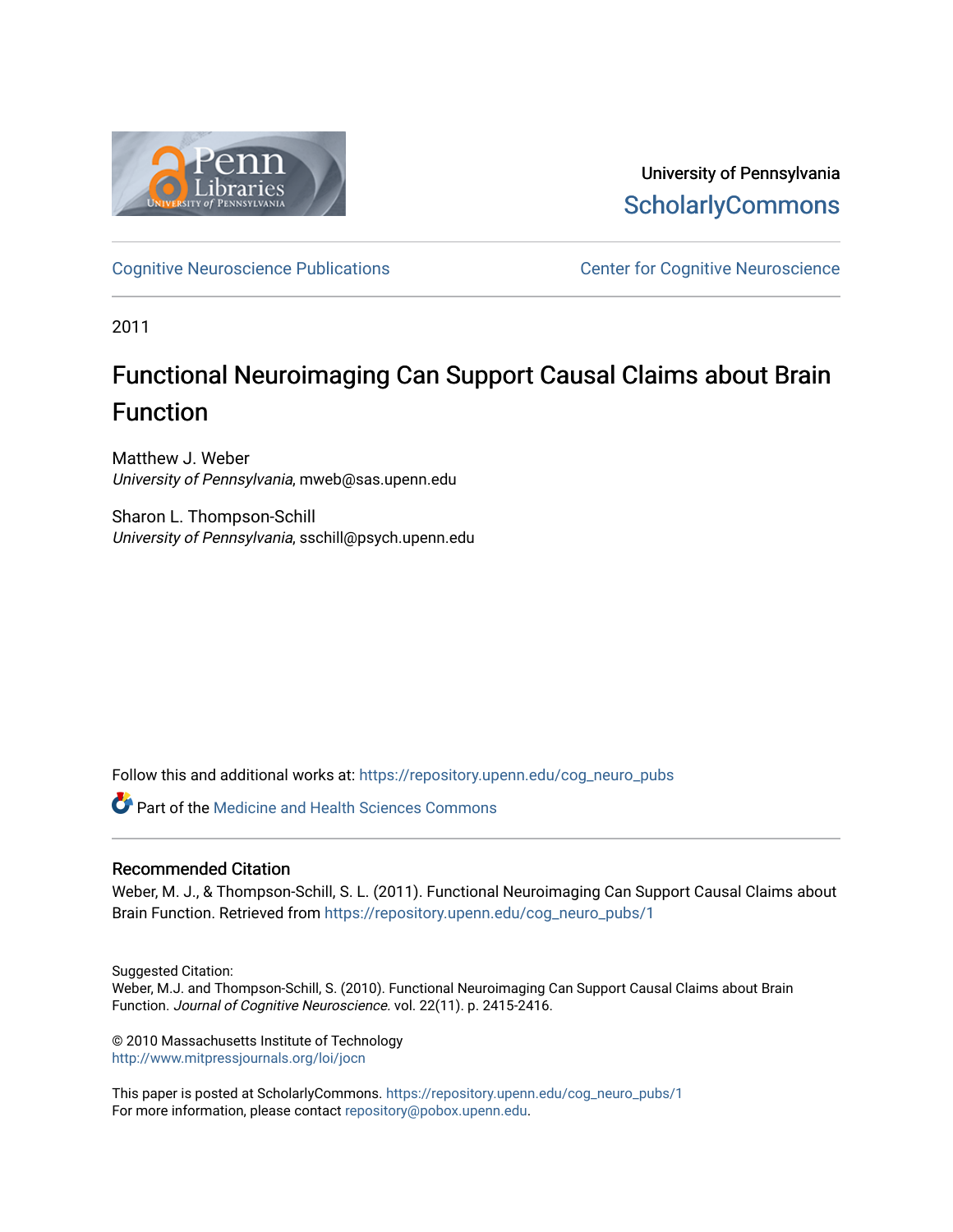## Functional Neuroimaging Can Support Causal Claims about Brain Function

### **Abstract**

Cognitive neuroscientists habitually deny that functional neuroimaging can furnish causal information about the relationship between brain events and behavior. However, imaging studies do provide causal information about those relationships although not causal certainty. Although popular portrayals of functional neuroimaging tend to attribute too much inferential power to the technique, we should restrain ourselves from ascribing it too little.

## **Disciplines**

Medicine and Health Sciences

## **Comments**

Suggested Citation:

Weber, M.J. and Thompson-Schill, S. (2010). Functional Neuroimaging Can Support Causal Claims about Brain Function. Journal of Cognitive Neuroscience. vol. 22(11). p. 2415-2416.

© 2010 Massachusetts Institute of Technology <http://www.mitpressjournals.org/loi/jocn>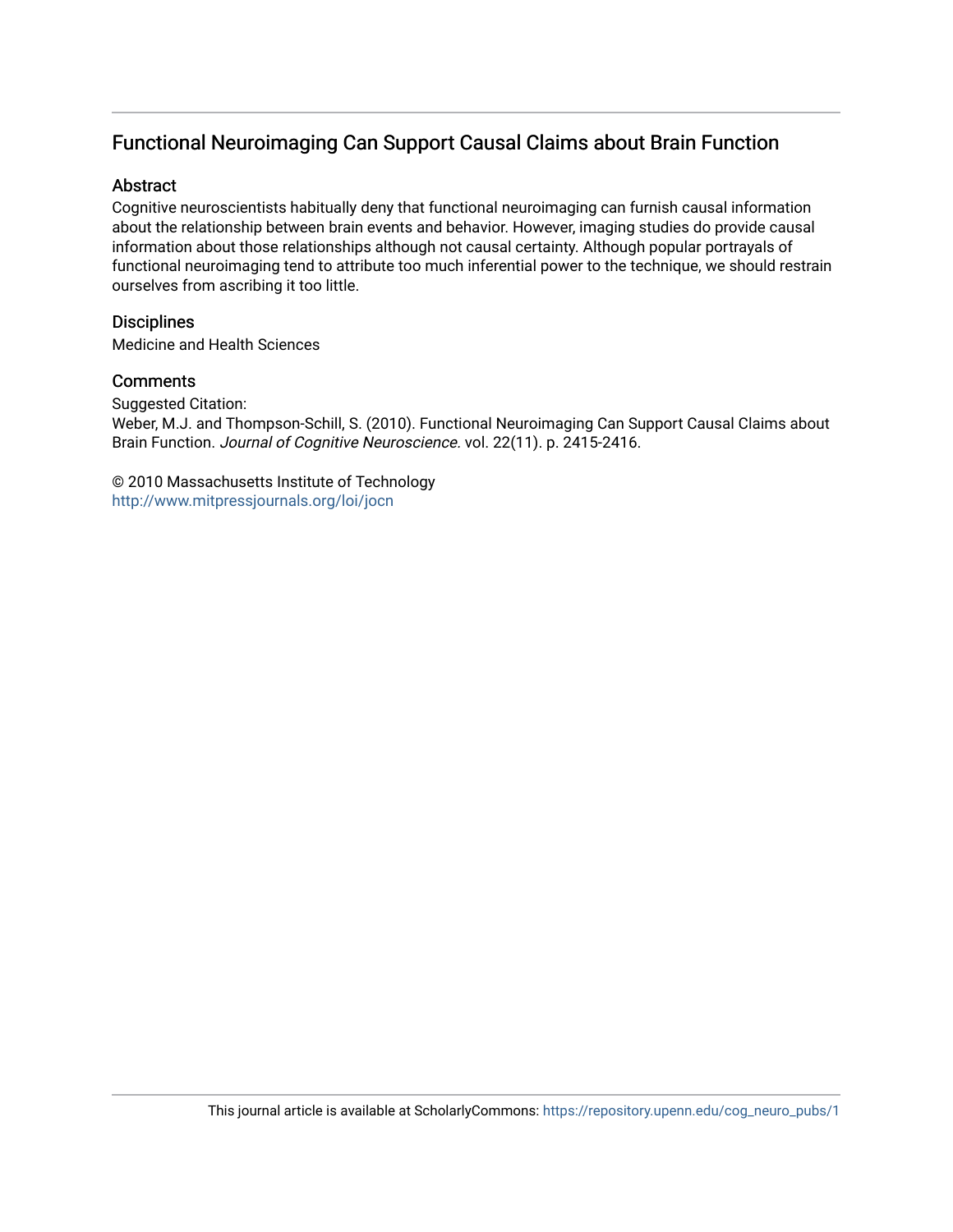## Functional Neuroimaging Can Support Causal Claims about Brain Function

Matthew J. Weber and Sharon L. Thompson-Schill

### Abstract

■ Cognitive neuroscientists habitually deny that functional neuroimaging can furnish causal information about the relationship between brain events and behavior. However, imaging studies do provide causal information about those relationshipsalthough not causal certainty. Although popular portrayals of functional neuroimaging tend to attribute too much inferential power to the technique, we should restrain ourselves from ascribing it too little. ■

It is a healthy truism that secure inference in cognitive neuroscience requires converging methods. The brain is enormously complex, and vital knowledge about it has arisen at vastly different spatial and temporal scales, through observational methods as well as natural and engineered interventions. In light of the field's distinguished origins in lesion studies and single-unit neurophysiology, functional neuroimaging is too readily ceded pride of place in the canon of cognitive neuroscience methods—but that does not license its critics or its practitioners to invent limitations on the technique. Functional imaging is many things, but despite the familiar shibboleth, it is not merely correlational.<sup>1</sup> Imaging studies provide causal information, although not causal certainty, about the influence of brain activity on behavior. Moreover, the influence on brain activity of experimentally manipulated variables, such as stimuli and task instructions, is unarguably causal.

The popularity of brain stimulation techniques in cognitive neuroscience is rising, and researchers often justify using these techniques by invoking the inability of functional imaging to address causal matters (Iacoboni, 2009; Ruff et al., 2008; Wagner, Valero-Cabre, & Pascual-Leone, 2007; Uddin, Molnar-Szakacs, Zaidel, & Iacoboni, 2006). These justifications can be misleading. For example, Uddin et al. (2006) state that "functional magnetic resonance imaging (fMRI) provides only correlational information about the relationship between a given brain area and a particular cognitive task. Causal relationships between brain and behaviour can be tested with [transcranial magnetic stimulation (TMS)]." To say that "fMRI provides only correlational information" is to render inexplicable the utility of fMRIguided TMS, which relies on the reasonable expectation that areas activated concurrently with task performance are likely to be causally involved in the task. On the other hand,

the causal involvement of a given brain region in a task is no guarantee that the region implements the computation of interest in a given experiment; for example, diverse tasks across the domains of attention, memory, language, and cognitive control would suffer from well-targeted TMS to primary visual cortex.

We suspect that a key factor confusing this issue is the difference between correlational and merely observational information. When we observe two variables, neither of which is experimentally manipulated, we are powerless to assign causal influence. Some information from functional imaging studies has this character—for example, the relationship between brain activity and reaction times, preferences, or demographic variables. Likewise, because functional imaging studies do not manipulate brain activity directly, they cannot capture causality when the variables of interest are both neural. Miller, Vytlacil, Fegen, Pradhan, and D'Esposito (2010) show that disruption of lateral prefrontal cortex activity changes category selectivity in extrastriate cortex, a causal observation that could not be supported by fMRI alone. However, it is common to manipulate subjects' perception or behavior and measure brain activity at different levels of that manipulation. This experimental structure informs us about the influence of behavior on brain activity—which is not identical but unquestionably relevant to influence flowing the other way. Sarter, Berntson, and Cacioppo (1996) provide a useful framework with which to interpret the information gained from imaging experiments versus studies of lesions and brain stimulation: The latter inform us about P(B[ehavior] | A[ctivity]), whereas imaging studies testify to  $P(A | B)$ . On this account, functional imaging's informativeness about causal hypotheses becomes clear:  $P(B \mid A)$  increases with  $P(A | B)$  via Bayes' rule.<sup>2</sup> Having construed conventionally "causal" and "correlational" methods in a symmetric probabilistic framework, Sarter et al. acknowledge "a fundamen-University of Pennsylvania tal asymmetry in the heuristic power" of these studies that